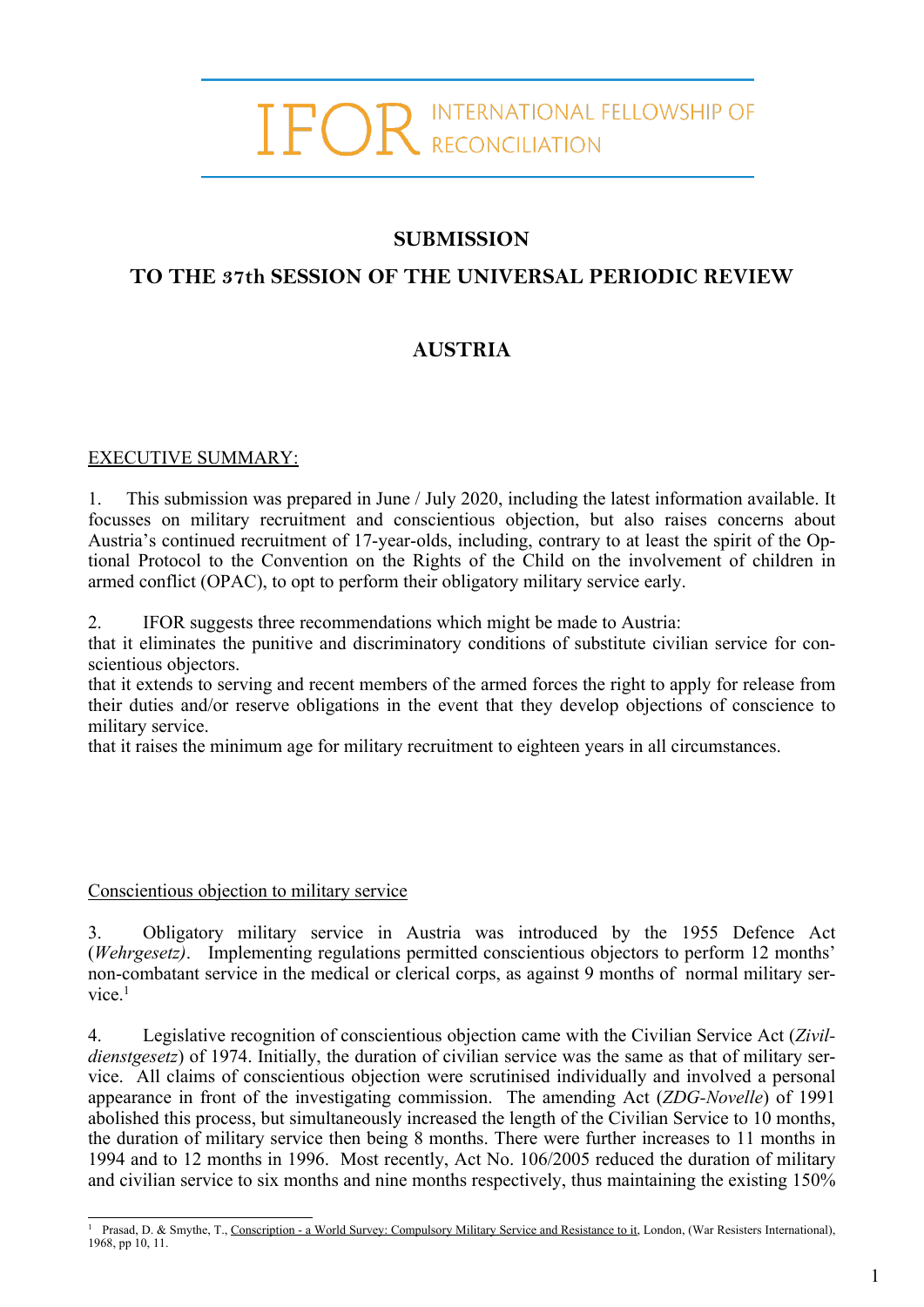ratio.

5. In January 2013, Austrians voted by <sup>a</sup> margin of 59.8% to 40.2%.to maintain conscription. Ironically, one of the arguments used in the campaign had been the threat to the social service sector if deprived of conscientious objectors performing alternative service. Such arguments had been used for years to justify keeping conscription in Germany, ye<sup>t</sup> when this was suspended in 2010 the predicted crisis had not materialised.

6. Under the *Wehrgesetz, <sup>2</sup>* males are obliged to register for military service during the calendar year of their 17<sup>th</sup> birthday; thus, those born in 2003 are being registered in 2020. Section 18a mandates an obligatory medical examination in the year of the 18<sup>th</sup> birthday. The only absolute exemptions are for priests, members of holy orders, theological students training for <sup>a</sup> career in the ministry, or those who following such studies are engaged in pastoral work or spiritual teaching provided that they are members of "recognised religions"<sup>3</sup> . In the cases of *Gütl v. Austria* and Löffelmann *v. Austria* the European Court of Human Rights<sup>4</sup> found violations because the Jehovah'<sup>s</sup> Witnesses, having the status only of <sup>a</sup> "registered religious community" do not benefit from these exemptions.

7. Written information about civilian service for conscientious objectors is provided at the time of the medical examination. 5

8. Applications to perform Civilian Service must incorporate <sup>a</sup> declaration of conscientious objection. Helpfully, the application form which may be downloaded from the website of the *Zivildienstverwaltung* provides a pre-printed declaration; all that the applicant must do is add his signature. The declaration translates:

"I hereby expressly declare: a) that I am unable to perform military service because I refuse on grounds of conscience to resort to armed force against other human beings - excep<sup>t</sup> in self-defence or in emergency to protect others - and thus the performance of military service would presen<sup>t</sup> me with a crisis of conscience b) for that reason I wish to perform civilian service."

9 A conscientious objector is however free to make <sup>a</sup> declaration in his own words, and the application need not be made on the prescribed form; it may even in the first instance be registered orally. 6 This could be important in view of the strict time limits which apply.

10. Under the *Zivildienstverwaltung*,<sup>7</sup> application to perform Civilian Service must be made within six months of receiving notification of fitness for military service following first registration; there is no possibility of <sup>a</sup> transfer to Civilian Service after call-up. Moreover, those who have completed obligatory military service may subsequently declare themselves conscientious objectors to reserve service, but there is <sup>a</sup> twelve-month delay before this declaration takes effect.

11. Under Article 5a(1), those who have an unexpunged criminal record for an offence involving violence or the threat of violence with the use of <sup>a</sup> firearm or explosives are debarred from performing Civilian Service. In the case of <sup>a</sup> genuine character reform or conversion the requirement thereafter to perform armed military service would seem <sup>a</sup> bizarre form of double punishment for pas<sup>t</sup> misdemeanours. Members of the constabulary (*Wachkörper*) of regional authorities are also debarred from Civilian Service (Article 5a(2)); presumably on the grounds that they will have carried weapons. Article 6(3)(3) implies that having held <sup>a</sup> firearms licence for any purpose debars <sup>a</sup> person from Civilian Service. Also, recognition as <sup>a</sup> conscientious objector is withdrawn if the person is known to have subsequently carried <sup>a</sup> firearm. Gamekeepers, for instance, are thus completely debarred from recognition.

<sup>2</sup> Section 10.1

<sup>&</sup>lt;sup>3</sup> See paras 290 - 320 of the Austria's Fourth Periodic Report under the ICCPR (CCPR/C/AUT/4). and the list at www.help.gv.at/Content.Node/82/Seite.820100.html

<sup>4</sup> Applications nos. [49686/99](http://hudoc.echr.coe.int/sites/eng/Pages/search.aspx#{) and [42967/98](http://hudoc.echr.coe.int/sites/eng/Pages/search.aspx#{); judgements of <sup>12</sup> March, 2009.

<sup>5</sup> *Zivildienstgesetz,* para 5.1

<sup>&</sup>lt;sup>6</sup> Reply of the Austrian Government to the questionnaire on "best practices concerning the right of everyone to have conscientious objections to military service", circulated by the Office of the High Commissioner on Human Rights, 2003.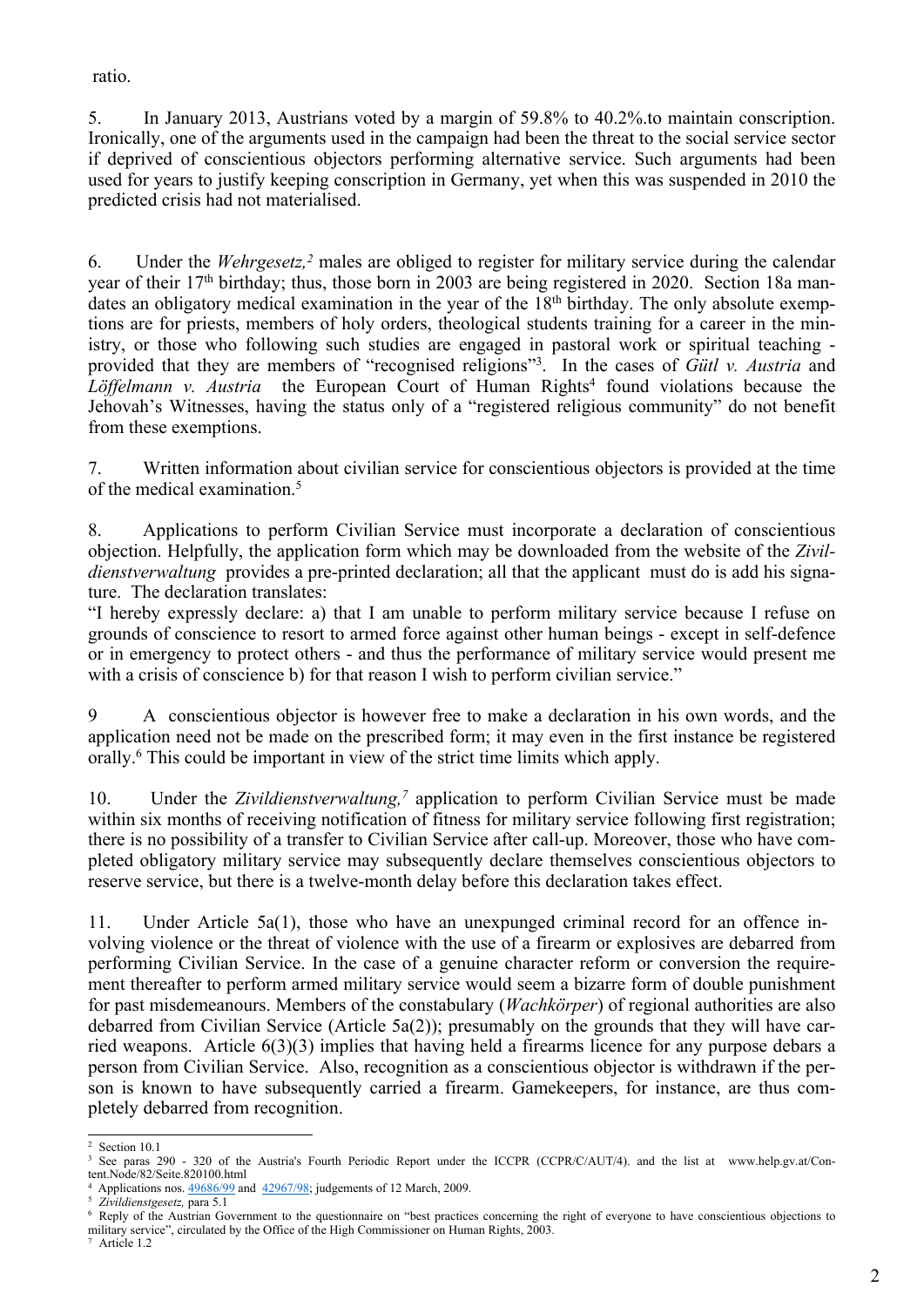12. Arrangements for alternative service placements are under the authority of the Ministry of Agriculture, not the Ministry of Defence.

13. In 2000 the remuneration of those performing Civilian Service was reduced to approximately half that received by military conscripts, meaning that over nine months they received less than for six of military service. This was raised with the Constitutional Court, which found that there was <sup>a</sup> right of free choice between military and civilian service, and that this difference in pay rates constituted an interference with the right. However, by 2008 the situation had not been resolved, 8 and we are not aware of any subsequent changes.

14. In the List of Issues on Austria's Fifth Periodic Report under the International Covenant on Civil and Political Rights, the Human Rights Committee asked, "Please provide information on the justification for the differentiation between the length of substitute civilian service for conscientious objectors and that of military service, in particular indicating whether such differentiation is based on reasonable and objective criteria. **9**

#### 16. Austria's reply was:

"The amendment to the Civilian Service Act of 1991 facilitated access to alternative civilian service by eliminating the examination of conscientious objection. Following this amendment, alternative civilian service became more attractive and easier to access. Young men who choose to perform alternative civilian service, are not subject to Military Criminal Law and Disciplinary Law, do not have to wear uniforms and most importantly do not have to live in barracks. In order to address these advantages compared with military service, the Austrian legislature extended the duration of alternative civilian service compared with the length of conscript military service.

"Military and civilian service are mandatory public services in line with Article 9a of the Federal Constitutional Law. This service is based on compulsory military service – regardless of the fact that the activity performed by the person doing civilian service is not <sup>a</sup> military one. The difference in terms of length between basic military service and civilian service (service time of 6 and 9 months respectively) must be considered from <sup>a</sup> holistic perspective taking account of the level of exertion involved in the two services and – according to the supreme courts – does thus not violate the principle of equality.

17. To explain the increase in the duration of civilian alternative service by saying that civilian service became more attractive once there was no longer an examination of claims of conscientious objection implies that the increase was indeed intended to discourage applications for civilian service. It is hard to see how this can be achieved without creating discriminatory and punitive conditions for alternative service. That Austria abandoned the individual examination of claims of conscientious objection is welcome – there is an inherent impossibility in probing the inner motivations of another person. However, to substitute <sup>a</sup> form of trial by ordeal is not satisfactory. Austria itself before 1991 did not find that the facts it listed necessitated requiring conscientious objectors to serve for longer. Other States<sup>10</sup> where similar differences in the conditions of service apply have not felt precluded from equalising the durations. Nor is it clear that the examples quoted really contribute to "the level of exertion". Does being provided with <sup>a</sup> free uniform really involve extra exertion? Are no civilian service placements residential? In any case, equally significant to the individuals involved is the length of time which the service takes from the rest of life, from education, career development and earning potential. All that changed in 1991 was that whether to perform military or civilian service became <sup>a</sup> free choice, and as already noted the constitutional court has defined this as <sup>a</sup> right, so there should be no interference with the unimpeded exercise of this choice.

18. Whenever governments impose punitive conditions on civilian service, this seems to be

CCPR/C/AUT/Q/5, 28<sup>th</sup> April 2015, para 18.

<sup>8</sup> Professional soldiers and the right to conscientious objection in the European Union (Information against war, repression, and for another society No 5: Documentation produced for Tobias Pflüger, MEP) Versingte Europäische Links / Nordische Grüne Links, Brussels, Berlin, Tübingen, October 2008, p.11 (also to be found on the website of War Resisters International at: http://www.wri-irg.org/programmes/world\_survey/country\_report/en/Austria

<sup>10</sup> Denmark, Estonia, Moldova and (before they suspended conscription) also Albania, Germany, Italy and Sweden.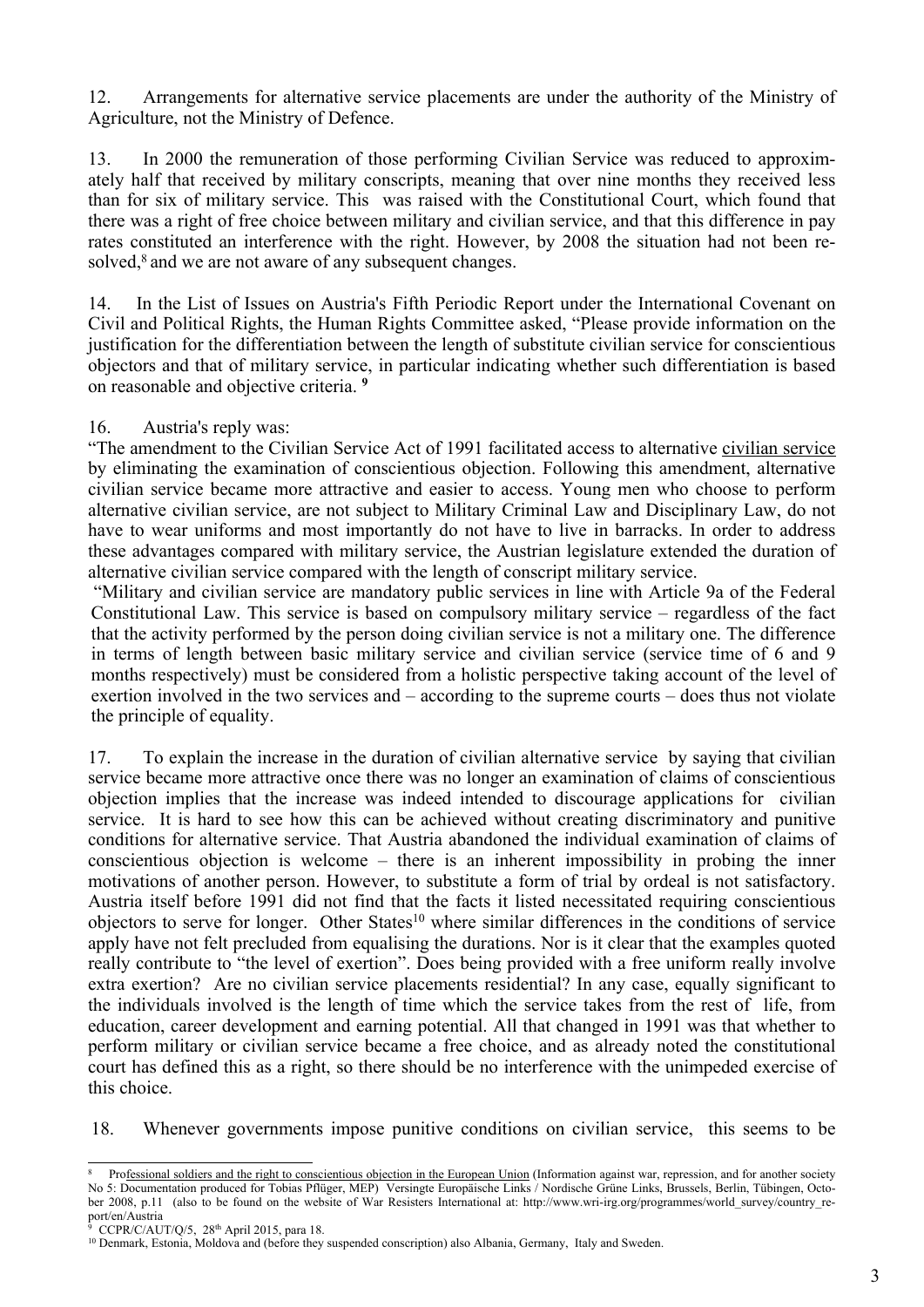based on the misconception that otherwise no one will op<sup>t</sup> for military service. In fact, only for <sup>a</sup> minority of young men would the classic caring placement in <sup>a</sup> mental or geriatric institution seem more attractive than military activities. It might also be observed that those who freely op<sup>t</sup> for military service will almost certainly make more satisfactory soldiers than those who serve reluctantly.

19. In its Concluding Observations, the Committee "notes that the length of the civilian alternative service to military service for conscientious objectors is longer than military service and may be punitively long if not based on reasonable and objective grounds ", and recommends that "The State party is encouraged to ensure that the length of service alternative to military service required for conscientious objectors is not punitive in nature."<sup>11</sup>

#### Serving members of the military

20. Austria is <sup>a</sup> member of the Council of Europe, whose Committee of Ministers recommended in 2010:

" Professional members of the armed forces should be able to leave the armed forces for reasons of conscience.

Requests by members of the armed forces to leave the armed forces for reasons of conscience should be examined within <sup>a</sup> reasonable time. Pending the examination of their requests they should be transferred to non-combat duties, where possible.

Any reques<sup>t</sup> to leave the armed forces for reasons of conscience should ultimately, where denied, be examined by an independent and impartial body.

Members of the armed forces having legally left the armed forces for reasons of conscience should not be subject to discrimination or to any criminal prosecution. No discrimination or prosecution should result from asking to leave the armed forces for reasons of conscience.

Members of the armed forces should be informed of [these] rights (...) and the procedures available to exercise them."<sup>12</sup>

26. The Council of Europe's follow-up questionnaire.<sup>13</sup> asked "Can professional members of the armed forces leave the armed forces for reasons of conscience? If so, please explain the conditions and the procedure, and in particular whether the requests can be reviewed by an independent and impartial authority. If not, please explain why and whether any measure is in preparation."

27. Austria replied "Not foreseen within the Austrian system. Professional members of the armed forces can leave the armed forces by notice of the termination of their contract. There are no measures in preparation to change this system." Juvenile recruitment

28. Although no recruit is subject to mandatory call-up until after his eighteenth birthday (Article 9.1), from his seventeenth birthday, <sup>a</sup> citizen may with parental consent anticipate the summons to enlist for obligatory military service. The Committee on the Rights of the Child, in 2005, noted "that Section 9, paragraph 2, of the National Defence Act, sets the minimum age of voluntary recruitment at 17 years." and recommended "that the State party consider the possibility to increase the minimum age for voluntary recruitment to 18 years"<sup>14</sup>; the Committee did not address the questionable assumption that an option regarding the timing of enlistment for *obligatory* military service rendered such recruitment "voluntary", and thus not prohibited by the OPAC. Also, males who enlist voluntarily at the age of 17 are obliged to complete the contractual period of service. Only female volunteers are permitted (Section 37) to leave early.

29. Austria is also one of the States in which the armed forces maintain close links with the edu-

<sup>11</sup> CCPR/C/AUT/CO/5, 3rd December 2015, paras 33 and 34.

 $12$  CM/Rec(2010)4, 24<sup>th</sup> February 2010, paras  $42 - 46$ .

<sup>&</sup>lt;sup>13</sup> See, Council of Europe, Steering Committee for Human Rights (CDDH) Questionnaire on the implementation of Committee of Ministers Recommendation CM/Rec(2010)4 on human rights of members of the armed forces: COMPILATION OF MEMBER STATES' ANSWERS, CDDH(2012)016,Final, Strasbourg, 27th December 2012.

<sup>&</sup>lt;sup>14</sup> UN Document reference CRC/C/OPAC/CO/2, January 2005, paras 5 and 6.